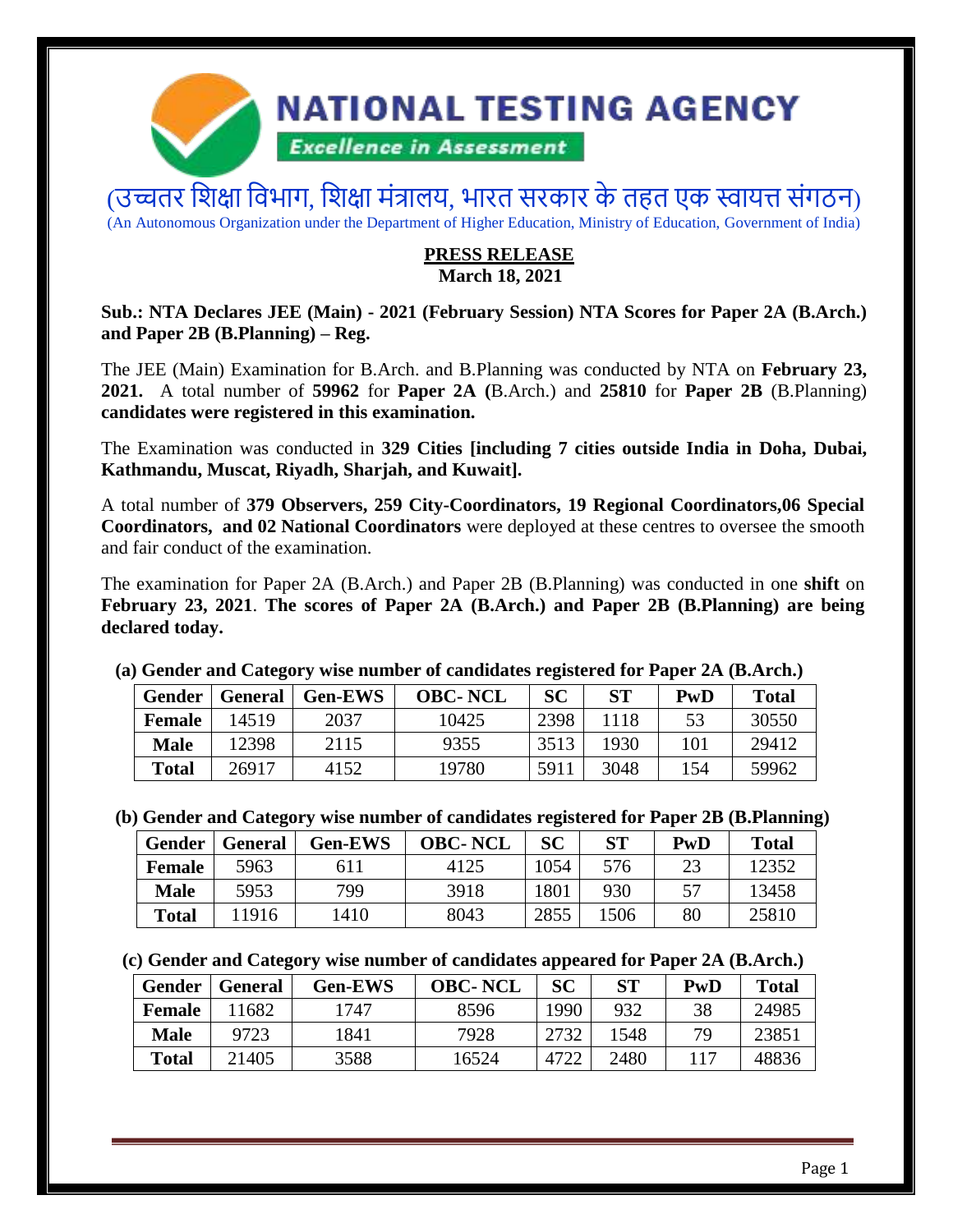**(d) Gender and Category wise number of candidates appeared for Paper 2B (B.Planning)**

| Gender       | <b>General</b> | <b>Gen-EWS</b> | <b>OBC-NCL</b> | SC   | <b>ST</b> | PwD | <b>Total</b> |
|--------------|----------------|----------------|----------------|------|-----------|-----|--------------|
| Female       | 4409           | 498            | 3142           | 804  | 462       |     | 9331         |
| <b>Male</b>  |                | 666            | 3065           | 1298 | 727       | 43  | 10021        |
| <b>Total</b> | 8631           | 164            | 6207           | 2102 | 1189      | 59  | 19352        |

**The following candidate has received a 100 NTA score in February 2021 Examination in Paper-2A (B.Arch.):-**

| <b>Application No.</b> | <b>Candidate Name</b>  | <b>State Code of Eligibility</b> |
|------------------------|------------------------|----------------------------------|
| 210310215185           | JOSYULA VENKATA ADITYA | TELANGANA                        |

**The following candidate has received a 100 NTA score in February 2021 Examination in Paper-2B (B.Planning):-**

| <b>Application No.</b> | <b>Candidate Name</b> | <b>State Code of Eligibility</b> |
|------------------------|-----------------------|----------------------------------|
| 210310178572           | JADHAV ADITYA SUNIL   | <b>MAHARASHTRA</b>               |

**State-wise toppers and their NTA Scores in Paper-2A (B.Arch.) are as follows:-**

|                |                                  | <b>Application</b> |                       |                  |
|----------------|----------------------------------|--------------------|-----------------------|------------------|
| S.No.          | <b>State Code of Eligibility</b> | No.                | <b>Candidate Name</b> | <b>NTA Score</b> |
|                | <b>ANDAMAN AND</b>               |                    |                       |                  |
| 1              | <b>NICOBAR ISLANDS</b>           | 210310136999       | <b>ROHIT BARAIK</b>   | 93.4269801       |
|                |                                  |                    | <b>UPPALA VIVEK</b>   |                  |
| $\overline{2}$ | <b>ANDHRA PRADESH</b>            | 210310404901       | <b>NARAYAN</b>        | 99.9918093       |
|                | <b>ARUNACHAL</b>                 |                    |                       |                  |
| 3              | <b>PRADESH</b>                   | 210310261427       | <b>DEVAN TAYANG</b>   | 87.1795397       |
|                |                                  |                    | <b>HRISHIKESH</b>     |                  |
| 4              | <b>ASSAM</b>                     | 210310207768       | <b>DEKA</b>           | 99.9303792       |
| 5              | <b>BIHAR</b>                     | 210310129167       | <b>JAYA BHARADWAJ</b> | 99.5167499       |
|                |                                  |                    | <b>KAYRA REYING</b>   |                  |
| 6              | <b>CHANDIGARH</b>                | 210310087530       | <b>PAO</b>            | 99.9119502       |
|                |                                  |                    | <b>KHUSHI</b>         |                  |
| 7              | <b>CHHATTISGARH</b>              | 210310170016       | <b>AGRAWAL</b>        | 99.7215169       |
|                | <b>DADRA AND NAGAR</b>           |                    |                       |                  |
| 8              | <b>HAVELI</b>                    | 210310341644       | <b>DEEPU PATEL</b>    | 91.0803506       |
|                |                                  |                    | <b>TEESHA AMIT</b>    |                  |
| 9              | <b>DAMAN AND DIU</b>             | 210310533644       | <b>PATEL</b>          | 92.0980424       |
| 10             | <b>DELHI (NCT)</b>               | 210310404774       | <b>MEGHNA GUPTA</b>   | 99.9959047       |
| 11             | <b>GOA</b>                       | 210310095340       | <b>ASHRITA</b>        | 95.6650831       |
|                |                                  |                    | <b>VAHORA TAHA</b>    |                  |
| 12             | <b>GUJARAT</b>                   | 210310616948       | <b>HATIMALI</b>       | 99.9119502       |
| 13             | <b>HARYANA</b>                   | 210310174856       | <b>ANUSHKA</b>        | 99.975428        |
| 14             | <b>HIMACHAL PRADESH</b>          | 210310141558       | <b>MANAS JAMWAL</b>   | 99.3938898       |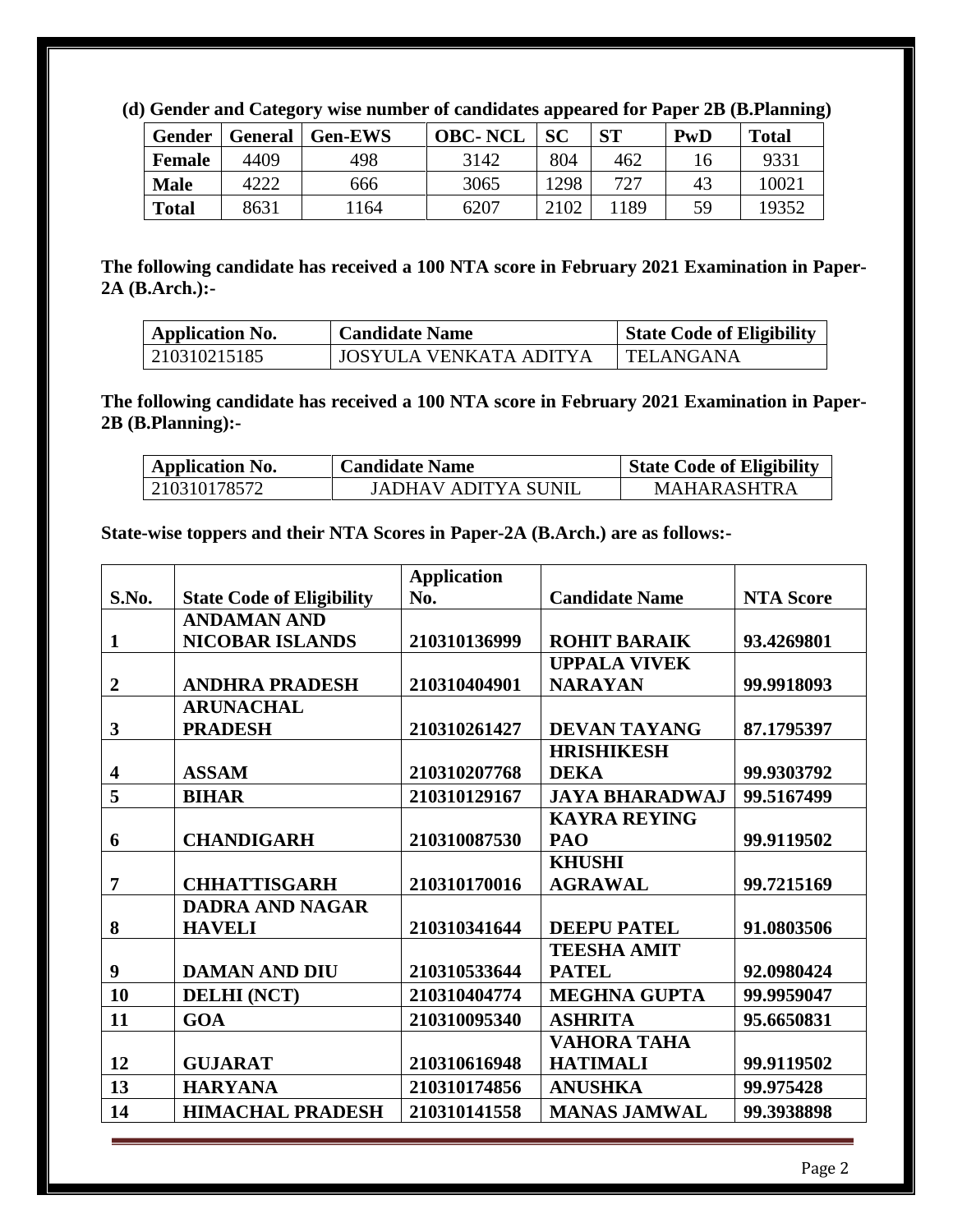|    | <b>JAMMU AND</b>      |              |                        |            |
|----|-----------------------|--------------|------------------------|------------|
| 15 | <b>KASHMIR</b>        | 210310262046 | <b>NOHA SAMUEL</b>     | 99.782947  |
| 16 | <b>JHARKHAND</b>      | 210310016599 | <b>HEMMANT RAJ</b>     | 99.8402818 |
| 17 | <b>KARNATAKA</b>      | 210310747948 | <b>MANOJES</b>         | 99.9201409 |
| 18 | <b>KERALA</b>         | 210310045887 | <b>ATHIRAP</b>         | 99.969285  |
| 19 | <b>LADAKH</b>         | 210310699209 | <b>STANZIN KALDEN</b>  | 78.9520026 |
|    |                       |              | <b>MOHAMMED</b>        |            |
|    |                       |              | <b>ABDUL BASITH</b>    |            |
| 20 | <b>LAKSHADWEEP</b>    | 210310729888 | H.M                    | 73.3106725 |
| 21 | <b>MADHYA PRADESH</b> | 210310102145 | <b>URVI TIWARI</b>     | 99.9651896 |
|    |                       |              | <b>JINAM BHAVESH</b>   |            |
| 22 | <b>MAHARASHTRA</b>    | 210310380392 | <b>KENIYA</b>          | 99.9979523 |
|    |                       |              | <b>MILLI</b>           |            |
| 23 | <b>MANIPUR</b>        | 210310845913 | <b>RAJKUMARI</b>       | 93.4269801 |
| 24 | <b>MEGHALAYA</b>      | 210310471921 | <b>AIMAN AHMED</b>     | 94.3627652 |
| 25 | <b>MIZORAM</b>        | 210310930265 | <b>VANLALDINPUIA</b>   | 93.1095913 |
|    |                       |              | <b>SWUYEKHRULU</b>     |            |
| 26 | <b>NAGALAND</b>       | 210310221853 | <b>NAKRO</b>           | 96.0828078 |
| 27 | <b>ODISHA</b>         | 210310018441 | <b>RITWIKA PANDA</b>   | 99.6150381 |
| 28 | <b>ODISHA</b>         | 210310083481 | <b>ADITYA VIJAYRAJ</b> | 99.6150381 |
|    |                       |              | <b>SIDDHARTH</b>       |            |
| 29 | <b>OUTSIDE INDIA</b>  | 210310042382 | <b>SURESH</b>          | 99.7665656 |
| 30 | <b>OUTSIDE INDIA</b>  | 210310173741 | <b>KALONI SHARMA</b>   | 99.7665656 |
|    |                       |              | <b>DEVANANDA</b>       |            |
| 31 | <b>PUDUCHERRY</b>     | 210310748669 | <b>KANAKARAJ</b>       | 99.8771398 |
| 32 | <b>PUNJAB</b>         | 210310035467 | <b>DEVANSHI JAIN</b>   | 99.8771398 |
|    |                       |              | <b>ANUSHA</b>          |            |
| 33 | <b>RAJASTHAN</b>      | 210310454668 | <b>POKHARNA</b>        | 99.9529036 |
|    |                       |              | <b>ASHWATTH</b>        |            |
| 34 | <b>SIKKIM</b>         | 210310558568 | <b>TAMANG</b>          | 89.8947498 |
| 35 | TAMIL NADU            | 210310049725 | <b>VIKRANT</b>         | 99.9651896 |
|    |                       |              | <b>JOSYULA</b>         |            |
| 36 | <b>TELANGANA</b>      | 210310215185 | <b>VENKATA ADITYA</b>  | 100        |
| 37 | <b>TRIPURA</b>        | 210310105790 | <b>DEBASMITA DE</b>    | 97.8356131 |
| 38 | <b>UTTAR PRADESH</b>  | 210310054012 | <b>VANSHIKA GARG</b>   | 99.9262839 |
|    |                       |              | <b>SHYAM MOHAN</b>     |            |
| 39 | <b>UTTARAKHAND</b>    | 210310198628 | <b>VERMA</b>           | 99.8771398 |
|    |                       |              | <b>SAYAK</b>           |            |
| 40 | <b>WEST BENGAL</b>    | 210310087208 | <b>BHATTACHARYA</b>    | 99.981571  |

#### **State-wise toppers and their NTA Scores in Paper Paper-2B (B.Planning) are as follows:-**

| S. |                        |                    |                             |                  |
|----|------------------------|--------------------|-----------------------------|------------------|
| No | <b>State Code of</b>   | <b>Application</b> |                             |                  |
|    | <b>Eligibility</b>     | No.                | <b>Candidate Name</b>       | <b>NTA Score</b> |
|    | ANDAMAN AND            |                    |                             |                  |
|    | <b>NICOBAR ISLANDS</b> | 210310593070       | <b>KEERTHANA S MENON</b>    | 94.8067383       |
|    | <b>ANDHRA PRADESH</b>  | 210310258287       | <b>BANDARU RAMA SAHITYA</b> | 99.9896652       |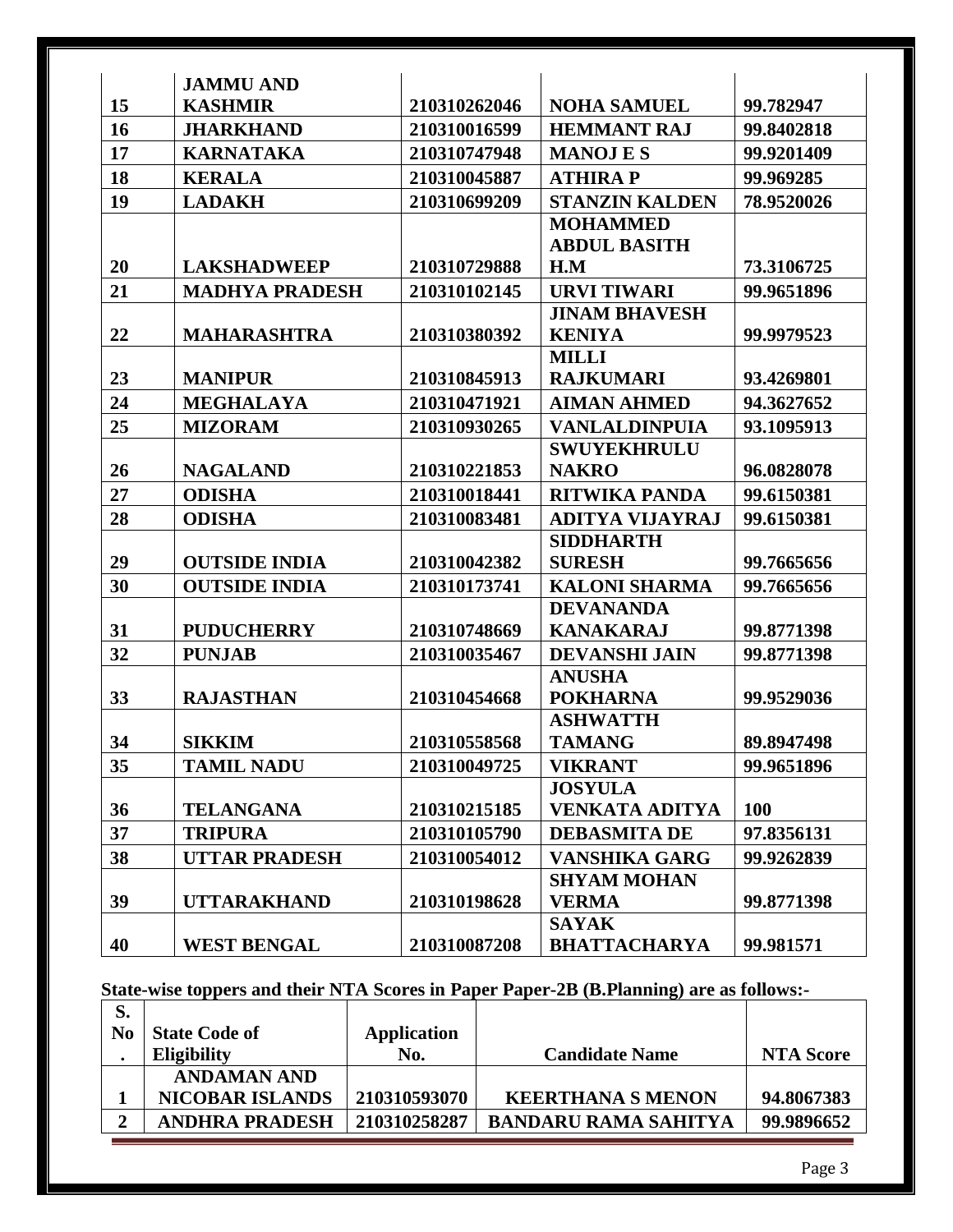|                         | <b>ARUNACHAL</b>                   |              |                             |            |
|-------------------------|------------------------------------|--------------|-----------------------------|------------|
| 3                       | <b>PRADESH</b>                     | 210310901325 | <b>BAKIN NASHO</b>          | 86.4200083 |
| $\overline{\mathbf{4}}$ | <b>ASSAM</b>                       | 210310037337 | <b>PEEHU RISHI</b>          | 99.8036379 |
| 5                       | <b>BIHAR</b>                       | 210310059686 | <b>VAIBHAV SRIVASTAVA</b>   | 99.9586606 |
| 6                       | <b>CHANDIGARH</b>                  | 210310314091 | <b>SHREYA SHARMA</b>        | 99.5762712 |
| 7                       | <b>CHHATTISGARH</b>                | 210310236297 | <b>OMISHA SINGH</b>         | 98.015709  |
|                         | <b>DADRA AND NAGAR</b>             |              |                             |            |
| 8                       | <b>HAVELI</b>                      | 210310531873 | PATEL VISHWA KETAN          | 71.2897892 |
| 9                       | <b>DAMAN AND DIU</b>               | 210310897408 | <b>ARTI</b>                 | 49.9121538 |
| 10                      | <b>DELHI (NCT)</b>                 | 210310103283 | <b>KOPAL JAIN</b>           | 99.9793303 |
|                         |                                    |              | <b>CHINMAYEE ALIAS</b>      |            |
|                         |                                    |              | <b>DEVASHRI SHAMBU</b>      |            |
| 11                      | <b>GOA</b>                         | 210310125829 | <b>KALANGUTKAR</b>          | 99.1680446 |
|                         |                                    |              | <b>ADITYA NARAYAN</b>       |            |
| 12                      | <b>GUJARAT</b>                     | 210310061335 | <b>GOSWAMI</b>              | 99.9069864 |
| 13                      | <b>HARYANA</b>                     | 210310182175 | <b>GARIMA KHUSHALANI</b>    | 99.5762712 |
|                         | <b>HIMACHAL</b>                    |              |                             |            |
| 14                      | <b>PRADESH</b><br><b>JAMMU AND</b> | 210310685330 | <b>ALIEN HAIDER</b>         | 99.0595287 |
| 15                      | <b>KASHMIR</b>                     | 210310117598 | <b>TANMAY GUPTA</b>         | 99.9121538 |
| 16                      | <b>JHARKHAND</b>                   | 210310097430 | <b>RIJUL JANA</b>           | 99.2403886 |
| 17                      | <b>KARNATAKA</b>                   | 210310100898 | P SAI KRISHNA               | 99.8604795 |
| 18                      | <b>KERALA</b>                      | 210310123992 | <b>NIPUN NAIR</b>           | 99.9534932 |
| 19                      |                                    |              | <b>ZANGSKIT PALMO</b>       |            |
|                         | <b>LADAKH</b>                      | 210310900992 | <b>MOHAMMED ABDUL</b>       | 71.2897892 |
| 20                      | <b>LAKSHADWEEP</b>                 | 210310729888 | <b>BASITH H.M</b>           | 60.8774287 |
| 21                      | <b>MADHYA PRADESH</b>              | 210310239928 | <b>UDANK JAIN</b>           | 99.9948326 |
| 22                      | <b>MAHARASHTRA</b>                 | 210310178572 | <b>JADHAV ADITYA SUNIL</b>  | 100        |
| 23                      | <b>MANIPUR</b>                     | 210310428682 | <b>JACK MANGSATABAM</b>     | 87.9030591 |
| 24                      | <b>MEGHALAYA</b>                   | 210310471921 | <b>AIMAN AHMED</b>          | 91.7372881 |
| 25                      | <b>MIZORAM</b>                     | 210310464768 | <b>BORNITA DEY</b>          | 89.0295577 |
| 26                      | <b>NAGALAND</b>                    | 210310221853 | <b>SWUYEKHRULU NAKRO</b>    | 95.7833816 |
| 27                      | <b>ODISHA</b>                      | 210310018441 | <b>RITWIKA PANDA</b>        | 99.3799091 |
| 28                      | <b>OUTSIDE INDIA</b>               | 210310214003 | <b>SACHIN JAYADEV</b>       | 99.0595287 |
| 29                      | <b>PUDUCHERRY</b>                  | 210310748669 | DEVANANDA KANAKARAJ         | 99.1163704 |
| 30                      | <b>PUNJAB</b>                      | 210310099058 | <b>CHAKSHITA MITTAL</b>     | 99.4780901 |
| 31                      | <b>RAJASTHAN</b>                   | 210310350622 | <b>IMON GHOSH</b>           | 99.8398098 |
|                         |                                    |              | <b>ONGDEN LHENDUP</b>       |            |
| 32                      | <b>SIKKIM</b>                      | 210310321662 | <b>NAMGYAL BHUTIA</b>       | 80.8805291 |
| 33                      | <b>TAMIL NADU</b>                  | 210310276799 | <b>AMIZHTHNI P R K</b>      | 99.9379909 |
| 34                      | <b>TELANGANA</b>                   | 210310006621 | <b>SRITEJA REDDY PASHYA</b> | 99.9844977 |
| 35                      | <b>TRIPURA</b>                     | 210310278262 | <b>SUBHRA JYOTI DATTA</b>   | 97.9536999 |
| 36                      | <b>UTTAR PRADESH</b>               | 210310361465 | <b>VANSH KUNWAR JI</b>      | 99.9069864 |
| 37                      | <b>UTTARAKHAND</b>                 | 210310293978 | <b>JALAJ RASTOGI</b>        | 99.8346424 |
| 38                      | <b>WEST BENGAL</b>                 | 210310318734 | <b>IMON BASU SENGUPTA</b>   | 99.8604795 |
|                         |                                    |              |                             |            |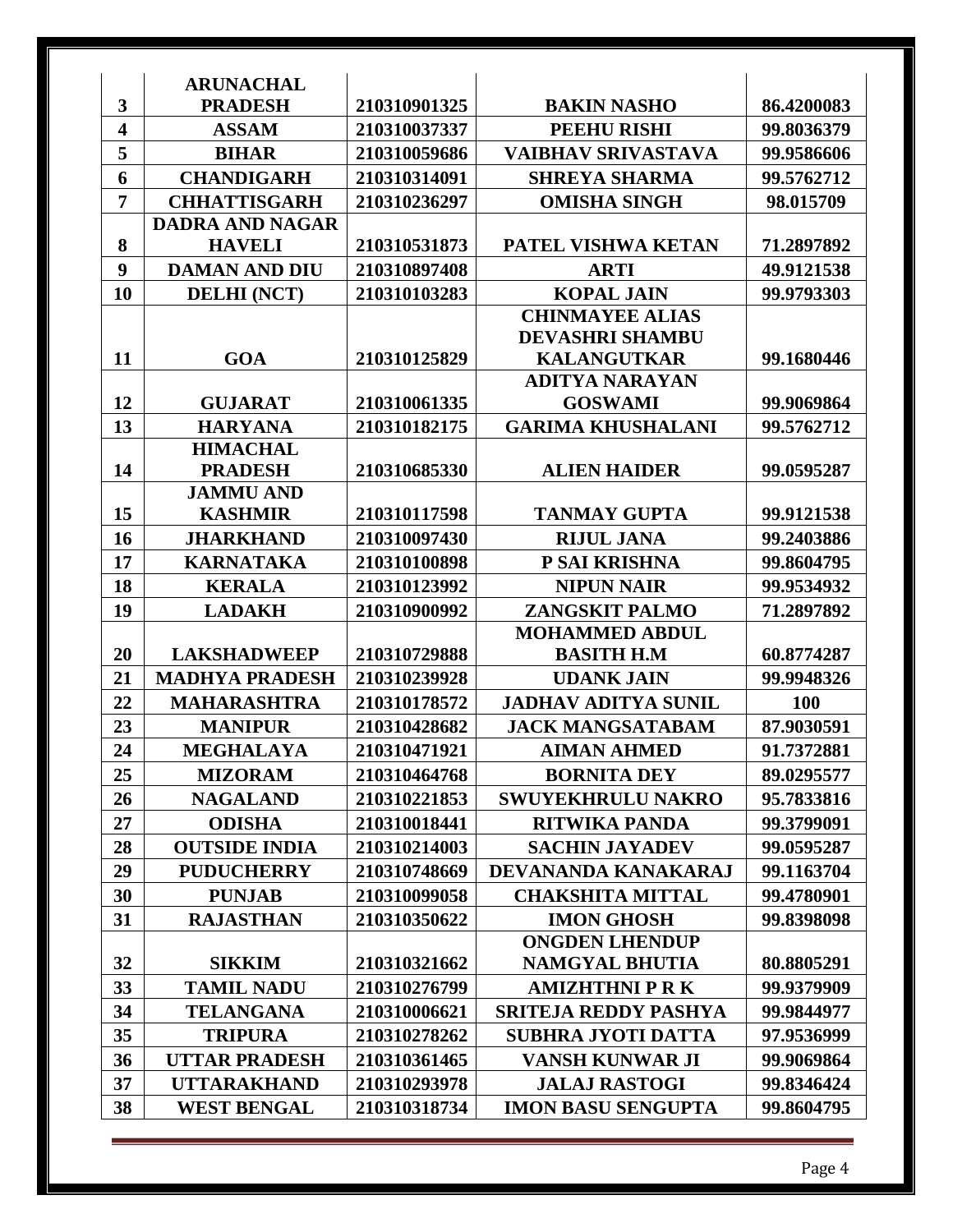**Category wise toppers and their NTA Score in Paper Paper-2A (B.Arch.) are as follows:-**

### **General**

| S.No. | <b>Application No.</b> | <b>Candidate Name</b>                   | <b>State Code of Eligibility</b> | <b>NTA Score</b> |
|-------|------------------------|-----------------------------------------|----------------------------------|------------------|
|       | 210310215185           | <b>JOSYULA VENKATA</b><br><b>ADITYA</b> | <b>TELANGANA</b>                 | 100              |
|       | 210310380392           | <b>JINAM BHAVESH</b><br><b>KENIYA</b>   | <b>MAHARASHTRA</b>               | 99.9979523       |
| 3     | 210310404774           | MEGHNA GUPTA                            | DELHI (NCT)                      | 99.9959047       |
|       | 210310260716           | <b>MANASVI KAPOOR</b>                   | DELHI (NCT)                      | 99.993857        |
|       | 210310404901           | <b>UPPALA VIVEK</b><br><b>NARAYAN</b>   | <b>ANDHRA PRADESH</b>            | 99.9918093       |

# **Gen-EWS**

| S.No.          | <b>Application No.</b> | <b>Candidate Name</b>                     | <b>State Code of Eligibility</b> | <b>NTA Score</b> |
|----------------|------------------------|-------------------------------------------|----------------------------------|------------------|
|                | 210310187801           | SUNKARI SAI SATVIK                        | <b>ANDHRA PRADESH</b>            | 99.9529036       |
|                | 210310430441           | PRIYAM KUMAR DEKA                         | <b>KARNATAKA</b>                 | 99.8628061       |
|                | 210310208308           | <b>YELISETTY</b><br><b>KARTHIKEYA S M</b> | <b>TELANGANA</b>                 | 99.8628061       |
| $\overline{A}$ | 210310719482           | PATEL KANDARP<br><b>PANKAJBHAI</b>        | <b>GUJARAT</b>                   | 99.8546154       |
|                | 210310273262           | <b>NEERUKONDA</b><br><b>ANNAPURNA</b>     | <b>TELANGANA</b>                 | 99.8320911       |

# **OBC-NCL (Central List)**

| S.No. | <b>Application No.</b> | <b>Candidate Name</b>    | <b>State Code of Eligibility</b> | <b>NTA Score</b> |
|-------|------------------------|--------------------------|----------------------------------|------------------|
|       | 210310187674           | <b>JAMI RAVEENA</b>      | <b>ANDHRA PRADESH</b>            | 99.9795233       |
|       | 210310302921           | <b>SHAIK IMTHIYASH</b>   | <b>TELANGANA</b>                 | 99.9733803       |
|       | 210310354091           | <b>VARRI HASINI</b>      | <b>ANDHRA PRADESH</b>            | 99.9733803       |
|       | 210310045887           | <b>ATHIRAP</b>           | <b>KERALA</b>                    | 99.969285        |
|       | 210310221923           | <b>KHUNE SANIKA AJIT</b> | <b>MAHARASHTRA</b>               | 99.969285        |

### **SC**

| S.No. | <b>Application No.</b> | <b>Candidate Name</b>                    | <b>State Code of Eligibility</b> | <b>NTA Score</b> |
|-------|------------------------|------------------------------------------|----------------------------------|------------------|
|       | 210310092541           | <b>SUBHAM SARKAR</b>                     | <b>WEST BENGAL</b>               | 99.7215169       |
|       | 210310162298           | PRATHAM KAILASIYA                        | <b>MADHYA PRADESH</b>            | 99.6314194       |
|       | 210310360362           | <b>MESHRAM PRASHIK</b><br><b>MANGESH</b> | <b>MAHARASHTRA</b>               | 99.3529364       |
|       | 210310615604           | <b>SAMRUDDHI SUSHIL</b><br><b>KAMBLE</b> | <b>MAHARASHTRA</b>               | 99.2300762       |
|       | 210310245789           | <b>SIDDHARTH KUMAR</b>                   | <b>BIHAR</b>                     | 99.1706938       |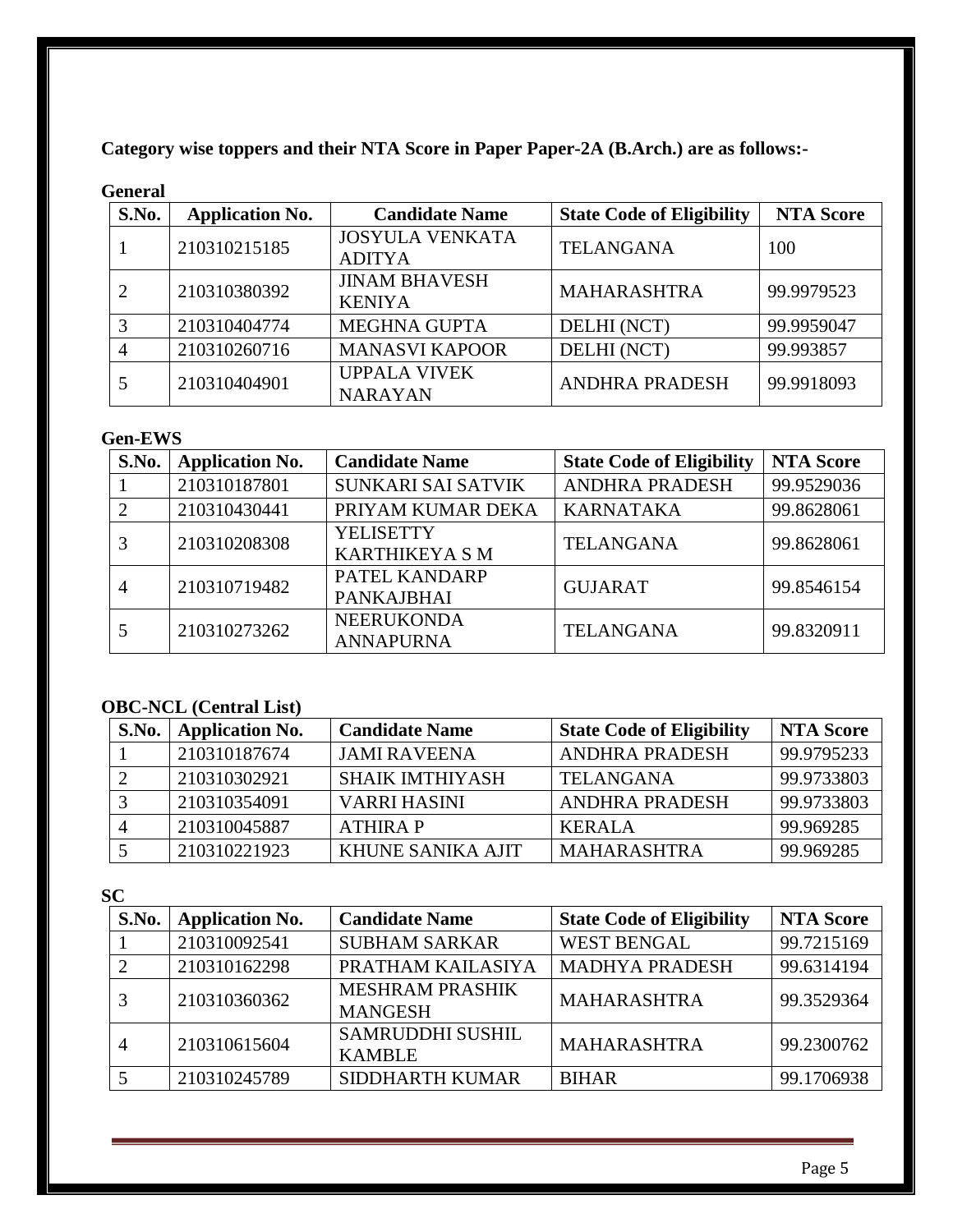# **ST**

| S.No.          | <b>Application No.</b> | <b>Candidate Name</b>   | <b>State Code of Eligibility</b> | <b>NTA Score</b> |
|----------------|------------------------|-------------------------|----------------------------------|------------------|
|                | 210310087530           | KAYRA REYING PAO        | <b>CHANDIGARH</b>                | 99.9119502       |
| $\overline{2}$ |                        | <b>NENAVATH</b>         |                                  |                  |
|                | 210310206992           | <b>PREETHAM</b>         | <b>TELANGANA</b>                 | 99.7665656       |
| 3              |                        | <b>KAMMARA GURU SAI</b> |                                  |                  |
|                | 210310350728           | <b>KIRAN</b>            | <b>ANDHRA PRADESH</b>            | 99.7665656       |
| 4              |                        | <b>RAMAVATH SAI</b>     |                                  |                  |
|                | 210310333987           | <b>SRITHAN</b>          | <b>TELANGANA</b>                 | 99.6989925       |
|                |                        | <b>HIMANGSHU</b>        |                                  |                  |
|                | 210310240411           | <b>SHEKHAR DEKA</b>     | <b>ASSAM</b>                     | 99.6662298       |

### **PwD**

| S.No. | <b>Application No.</b> | <b>Candidate Name</b>   | <b>State Code of Eligibility</b> | <b>NTA Score</b> |
|-------|------------------------|-------------------------|----------------------------------|------------------|
|       | 210310135307           | <b>REHENRAJ S</b>       | <b>KERALA</b>                    | 97.2991236       |
|       | 210310441106           | <b>ADITI SRIVASTAVA</b> | <b>UTTAR PRADESH</b>             | 97.2991236       |
|       | 210310285006           | VAKA ABHINAV            | ANDHRA PRADESH                   | 93.1095913       |
|       | 210310142345           | ANOOF P K               | <b>KERALA</b>                    | 90.6585306       |
|       | 210310297467           | <b>ADVITHI D</b>        | <b>KARNATAKA</b>                 | 86.6860513       |

# **Category wise toppers and their NTA Score in Paper Paper-2B (B.Planning) are as follows:-**

### **General**

| S.No. | <b>Application No.</b> | <b>Candidate Name</b>                 | <b>State Code of Eligibility</b> | <b>NTA Score</b> |
|-------|------------------------|---------------------------------------|----------------------------------|------------------|
|       | 210310178572           | <b>JADHAV ADITYA</b><br><b>SUNIL</b>  | <b>MAHARASHTRA</b>               | 100              |
|       | 210310239928           | <b>UDANK JAIN</b>                     | <b>MADHYA PRADESH</b>            | 99.9948326       |
|       | 210310006621           | <b>SRITEJA REDDY</b><br><b>PASHYA</b> | <b>TELANGANA</b>                 | 99.9844977       |
|       | 210310103283           | <b>KOPAL JAIN</b>                     | DELHI (NCT)                      | 99.9793303       |
|       | 210310552572           | PRAKHAR SINGH                         | <b>MADHYA PRADESH</b>            | 99.9741629       |

### **Gen-EWS**

| S.No. | <b>Application No.</b> | <b>Candidate Name</b>   | <b>State Code of Eligibility</b> | <b>NTA Score</b>                       |
|-------|------------------------|-------------------------|----------------------------------|----------------------------------------|
|       | 210310317704           | <b>MANO KAUSHIK</b>     | <b>ANDHRA PRADESH</b>            | 99.9483258<br>99.9431583<br>99.9379909 |
|       |                        | <b>MEDABOINA</b>        |                                  |                                        |
|       | 210310504319           | YANDAPALLI HIMA         | <b>ANDHRA PRADESH</b>            |                                        |
|       |                        | <b>BINDUNA</b>          |                                  |                                        |
|       | 210310276799           | <b>AMIZHTHNI P R K</b>  | <b>TAMIL NADU</b>                |                                        |
|       | 210310267748           | <b>KANDULA SRINIVAS</b> | <b>ANDHRA PRADESH</b>            | 99.8088053                             |
|       | 210310268420           | <b>VENKATA SAI</b>      | <b>ANDHRA PRADESH</b>            | 99.6537826                             |
|       |                        | <b>TRINADH CHEVURI</b>  |                                  |                                        |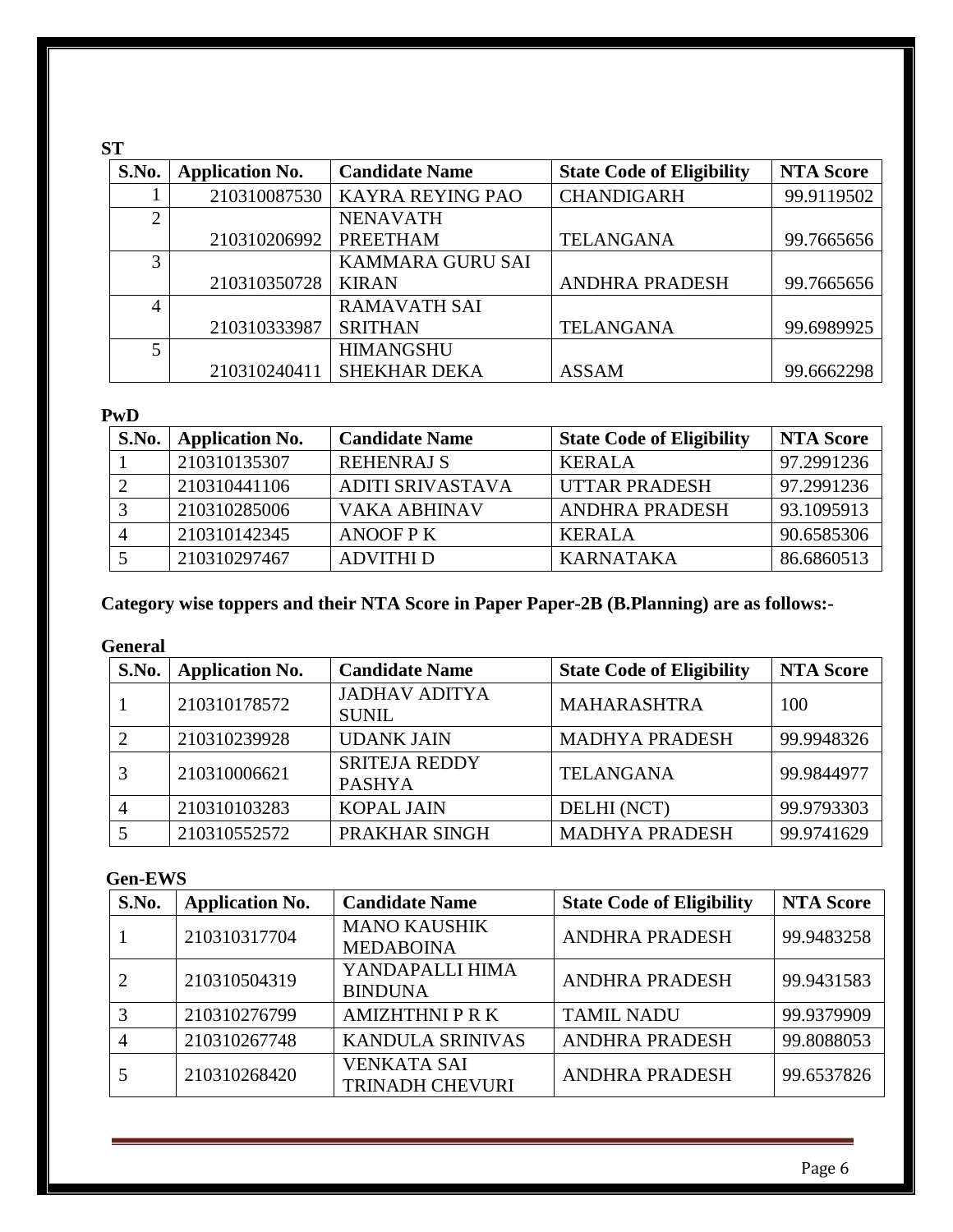# **OBC-NCL**

| S.No. | <b>Application No.</b> | <b>Candidate Name</b>                 | <b>State Code of Eligibility</b> | <b>NTA Score</b> |
|-------|------------------------|---------------------------------------|----------------------------------|------------------|
|       | 210310258287           | <b>BANDARU RAMA</b><br><b>SAHITYA</b> | <b>ANDHRA PRADESH</b>            | 99.9896652       |
|       | 210310187674           | <b>JAMI RAVEENA</b>                   | <b>ANDHRA PRADESH</b>            | 99.9379909       |
|       | 210310354091           | <b>VARRI HASINI</b>                   | <b>ANDHRA PRADESH</b>            | 99.9379909       |
|       | 210310684194           | ISHAAN THAIRANIL                      | DELHI (NCT)                      | 99.9069864       |
|       | 210310065576           | AFRAZ AHMED                           | <b>KERALA</b>                    | 99.9069864       |

**SC**

| S.No. | <b>Application No.</b> | <b>Candidate Name</b>   | <b>State Code of Eligibility</b> | <b>NTA Score</b> |
|-------|------------------------|-------------------------|----------------------------------|------------------|
|       | 210310162298           | PRATHAM KAILASIYA       | <b>MADHYA PRADESH</b>            | 99.8811492       |
|       | 210310515057           | <b>SHRINIDHI M M</b>    | <b>TAMIL NADU</b>                | 99.2042166       |
|       | 210310234648           | <b>ISHAAN MANHAR</b>    | <b>MADHYA PRADESH</b>            | 99.2042166       |
|       | 210310757258           | <b>HIMANSHU NAGPAL</b>  | <b>MAHARASHTRA</b>               | 98.6099628       |
|       | 210310377833           | <b>SHASHANK SHEKHAR</b> | <b>UTTAR PRADESH</b>             | 98.4291029       |

# **ST**

| S.No. | <b>Application No.</b> | <b>Candidate Name</b>              | <b>State Code of Eligibility</b> | <b>NTA Score</b> |
|-------|------------------------|------------------------------------|----------------------------------|------------------|
|       | 210310087530           | KAYRA REYING PAO                   | <b>CHANDIGARH</b>                | 99.02336         |
|       | 210310143749           | <b>RAHUL JOE VIRPACHE</b>          | <b>MAHARASHTRA</b>               | 97.61782         |
|       | 210310822201           | PUJARI NAIK ARAVIND                | <b>ANDHRA PRADESH</b>            | 96.51716         |
|       | 210310221853           | <b>SWUYEKHRULU</b><br><b>NAKRO</b> | <b>NAGALAND</b>                  | 95.78338         |
|       | 210310103216           | <b>PRATIK</b>                      | <b>MAHARASHTRA</b>               | 95.59735         |

### **PWD**

| S.No. | <b>Application No.</b> | <b>Candidate Name</b>   | <b>State Code of Eligibility</b> | <b>NTA Score</b> |
|-------|------------------------|-------------------------|----------------------------------|------------------|
|       | 210310441106           | <b>ADITI SRIVASTAVA</b> | <b>UTTAR PRADESH</b>             | 99.76747         |
|       | 210310285006           | VAKA ABHINAV            | <b>ANDHRA PRADESH</b>            | 96.74452         |
|       | 210310188272           | HRISHITA SHAH           | <b>MADHYA PRADESH</b>            | 95.59735         |
|       | 210310326056           | <b>ANGELO JAMES</b>     | <b>KERALA</b>                    | 94.24349         |
|       | 210310054890           | <b>DEVADATH P</b>       | <b>KERALA</b>                    | 84.80777         |

# **Gender wise toppers and their NTA Score in Paper Paper-2A (B.Arch.) are as follows:-**

### **Female**

| S.No. | <b>Application No.</b> | <b>Candidate Name</b> | <b>State Code of Eligibility</b> | <b>NTA Score</b> |
|-------|------------------------|-----------------------|----------------------------------|------------------|
|       | 210310404774           | <b>MEGHNA GUPTA</b>   | DELHI (NCT)                      | 99.9959          |
|       | 210310022287           | <b>SIYAH PANT</b>     | DELHI (NCT)                      | 99.9857          |
|       | 210310187674           | <b>JAMI RAVEENA</b>   | <b>ANDHRA PRADESH</b>            | 99.9795          |
|       | 210310174856           | <b>ANUSHKA</b>        | <b>HARYANA</b>                   | 99.9754          |
|       | 210310354091           | <b>VARRI HASINI</b>   | <b>ANDHRA PRADESH</b>            | 99.9734          |
|       | 210310045887           | <b>ATHIRAP</b>        | <b>KERALA</b>                    | 99.9693          |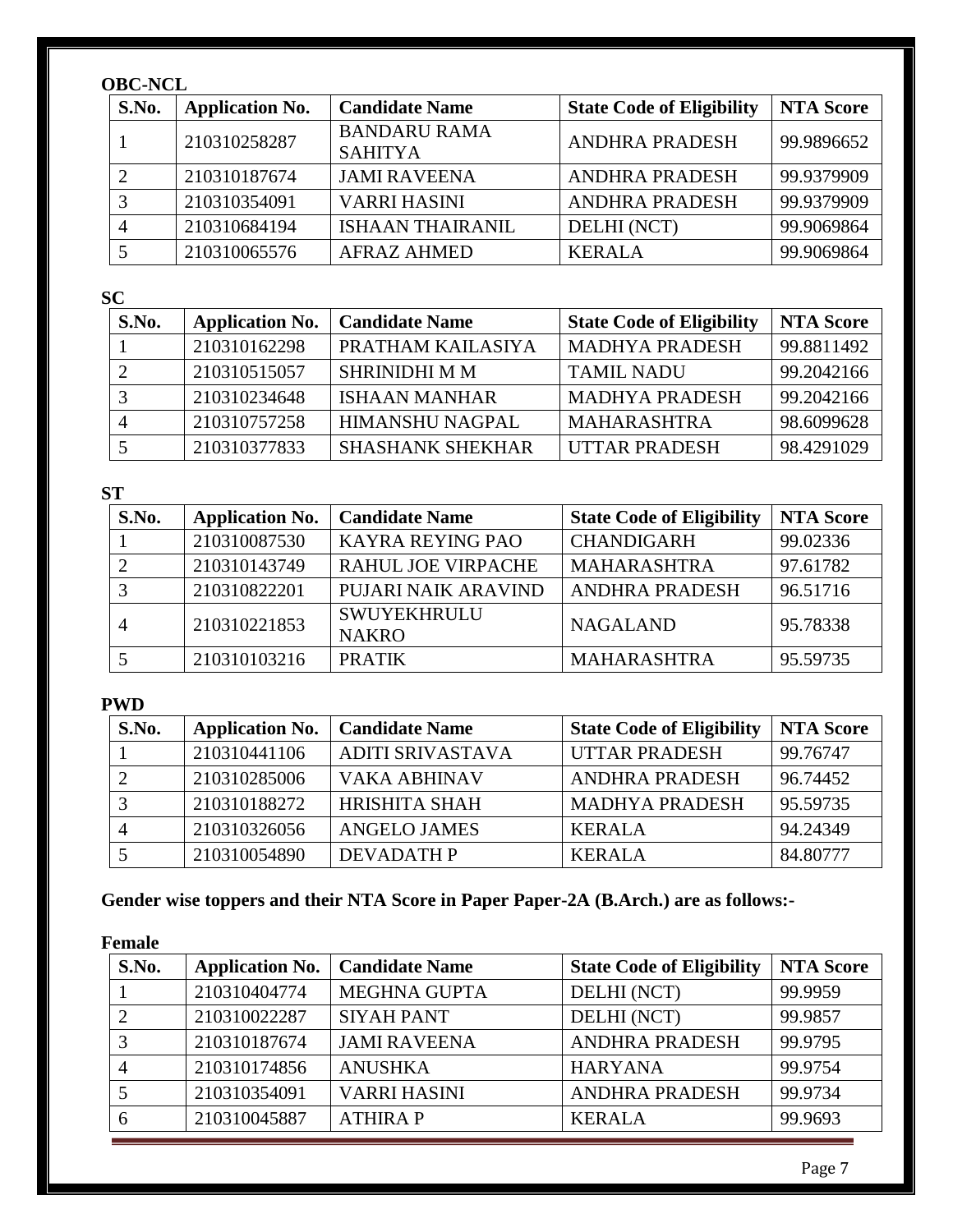|    | 210310221923 | KHUNE SANIKA AJIT | MAHARASHTRA    | 99.9693 |
|----|--------------|-------------------|----------------|---------|
|    | 210310102145 | URVI TIWARI       | MADHYA PRADESH | 99.9652 |
|    | 210310094551 | VANSHIKA MITTAL   | I HARYANA      | 99.9611 |
| 10 | 210310454668 | ANUSHA POKHARNA   | RAJASTHAN      | 99.9529 |

**Male**

| S.No.          | <b>Application No.</b> | <b>Candidate Name</b>                    | <b>State Code of Eligibility</b> | <b>NTA Score</b> |
|----------------|------------------------|------------------------------------------|----------------------------------|------------------|
| 1              | 210310215185           | <b>JOSYULA VENKATA</b><br><b>ADITYA</b>  | <b>TELANGANA</b>                 | 100              |
| $\overline{2}$ | 210310380392           | <b>JINAM BHAVESH</b><br><b>KENIYA</b>    | <b>MAHARASHTRA</b>               | 99.998           |
| 3              | 210310260716           | <b>MANASVI KAPOOR</b>                    | DELHI (NCT)                      | 99.9939          |
| 4              | 210310404901           | <b>UPPALA VIVEK</b><br><b>NARAYAN</b>    | <b>ANDHRA PRADESH</b>            | 99.9918          |
| 5              | 210310056077           | <b>ABDULLAH CHAUS</b>                    | <b>MAHARASHTRA</b>               | 99.9898          |
| 6              | 210310035207           | <b>VIVEK RAVINDRA</b><br><b>GOHIL</b>    | <b>MAHARASHTRA</b>               | 99.9877          |
| $\overline{7}$ | 210310332960           | <b>HIMANGSHU DEKA</b>                    | <b>ANDHRA PRADESH</b>            | 99.9836          |
| 8              | 210310087208           | <b>SAYAK</b><br><b>BHATTACHARYA</b>      | <b>WEST BENGAL</b>               | 99.9816          |
| 9              | 210310100921           | <b>GUDA ARYAN SHARAN</b><br><b>REDDY</b> | <b>TELANGANA</b>                 | 99.9775          |
| 10             | 210310302921           | <b>SHAIK IMTHIYASH</b>                   | <b>TELANGANA</b>                 | 99.9734          |

**Gender wise toppers and their NTA Score in Paper Paper-2B (B.Planning.) are as follows:-**

**Female**

| S.No.          | <b>Application No.</b> | <b>Candidate Name</b>                          | <b>State Code of</b><br><b>Eligibility</b> | <b>NTA Score</b> |
|----------------|------------------------|------------------------------------------------|--------------------------------------------|------------------|
|                | 210310258287           | <b>BANDARU RAMA</b><br><b>SAHITYA</b>          | <b>ANDHRA PRADESH</b>                      | 99.9897          |
| $\overline{2}$ | 210310103283           | <b>KOPAL JAIN</b>                              | DELHI (NCT)                                | 99.9793          |
| 3              | 210310504319           | YANDAPALLI HIMA<br><b>BINDUNA</b>              | <b>ANDHRA PRADESH</b>                      | 99.9432          |
| $\overline{4}$ | 210310187674           | <b>JAMI RAVEENA</b>                            | <b>ANDHRA PRADESH</b>                      | 99.938           |
| 5              | 210310276799           | <b>AMIZHTHNI P R K</b>                         | <b>TAMIL NADU</b>                          | 99.938           |
| 6              | 210310404774           | <b>MEGHNA GUPTA</b>                            | DELHI (NCT)                                | 99.938           |
| 7              | 210310354091           | <b>VARRI HASINI</b>                            | <b>ANDHRA PRADESH</b>                      | 99.938           |
| 8              | 210310220596           | <b>RUSHIL VYAS</b>                             | <b>MADHYA</b><br><b>PRADESH</b>            | 99.907           |
| 9              | 210310205841           | <b>VEDANTHAM</b><br><b>VENKATA SAI UDAYINI</b> | <b>TELANGANA</b>                           | 99.8346          |
| 10             | 210310037337           | PEEHU RISHI                                    | <b>ASSAM</b>                               | 99.8036          |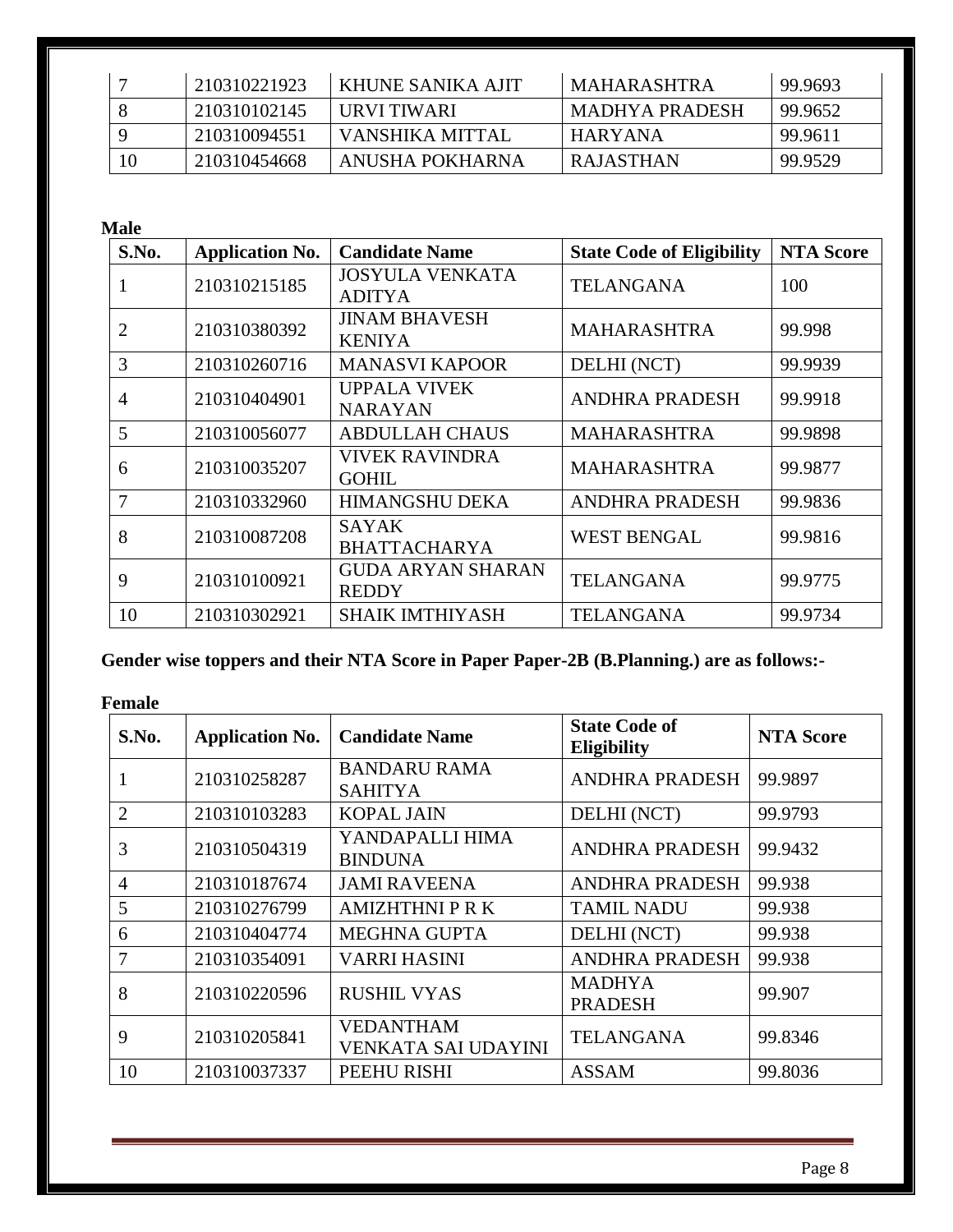| <b>Male</b>    |                        |                                         |                                            |                  |  |  |  |
|----------------|------------------------|-----------------------------------------|--------------------------------------------|------------------|--|--|--|
| S.No.          | <b>Application No.</b> | <b>Candidate Name</b>                   | <b>State Code of</b><br><b>Eligibility</b> | <b>NTA Score</b> |  |  |  |
|                | 210310178572           | <b>JADHAV ADITYA SUNIL</b>              | <b>MAHARASHTRA</b>                         | 100              |  |  |  |
| $\overline{2}$ | 210310239928           | <b>UDANK JAIN</b>                       | <b>MADHYA</b><br><b>PRADESH</b>            | 99.9948          |  |  |  |
| 3              | 210310006621           | <b>SRITEJA REDDY</b><br><b>PASHYA</b>   | <b>TELANGANA</b>                           | 99.9845          |  |  |  |
| $\overline{4}$ | 210310552572           | PRAKHAR SINGH                           | <b>MADHYA</b><br><b>PRADESH</b>            | 99.9742          |  |  |  |
| 5              | 210310260716           | <b>MANASVI KAPOOR</b>                   | DELHI (NCT)                                | 99.969           |  |  |  |
| 6              | 210310061169           | <b>SHUSWABHIT</b><br><b>SHADANGI</b>    | DELHI (NCT)                                | 99.9638          |  |  |  |
| 7              | 210310059686           | VAIBHAV SRIVASTAVA                      | <b>BIHAR</b>                               | 99.9587          |  |  |  |
| 8              | 210310123992           | <b>NIPUN NAIR</b>                       | <b>KERALA</b>                              | 99.9535          |  |  |  |
| 9              | 210310317704           | <b>MANO KAUSHIK</b><br><b>MEDABOINA</b> | <b>ANDHRA PRADESH</b>                      | 99.9483          |  |  |  |
| 10             | 210310074025           | NITISH KUMAR TRIVEDI                    | <b>MADHYA</b><br><b>PRADESH</b>            | 99.938           |  |  |  |

- 1. The Examination was conducted for the first time in 13 languages **(English, Hindi, and Gujarati along with Assamese, Bengali, Kannada, Malayalam, Marathi, Odia, Punjabi, Tamil, Telugu, and Urdu).**
- **2. NTA Scores are normalized scores across multi-session papers and** are based on the relative performance of all those who appeared for the examination in one session. The marks obtained areconverted into a scale ranging from 100 to 0 for each session of examinees.
- **3. The NTA Score Indicates the percentage of candidates that have scored EQUAL TO OR BELOW** (Same or lower raw scores) a **particular candidate in that session.**
- **4. The NTA Score of a Candidate has been calculated as follows:**

#### **100 X Number of candidates appeared in the 'Session' with raw score EQUAL TO OR LESS than the candidate The total number of candidates who appeared in the 'Session'**

- 5. The NTA Score of the Total is **NOT** an aggregate or average of the NTA Score of an individual subject.
- **6. NTA** score is not the same as the percentage of marks obtained.
- 7. NTA scores of the same subject but under different groups, like B.Arch. and B.Planning may differ as the number of candidates who appeared in the two groups are different.